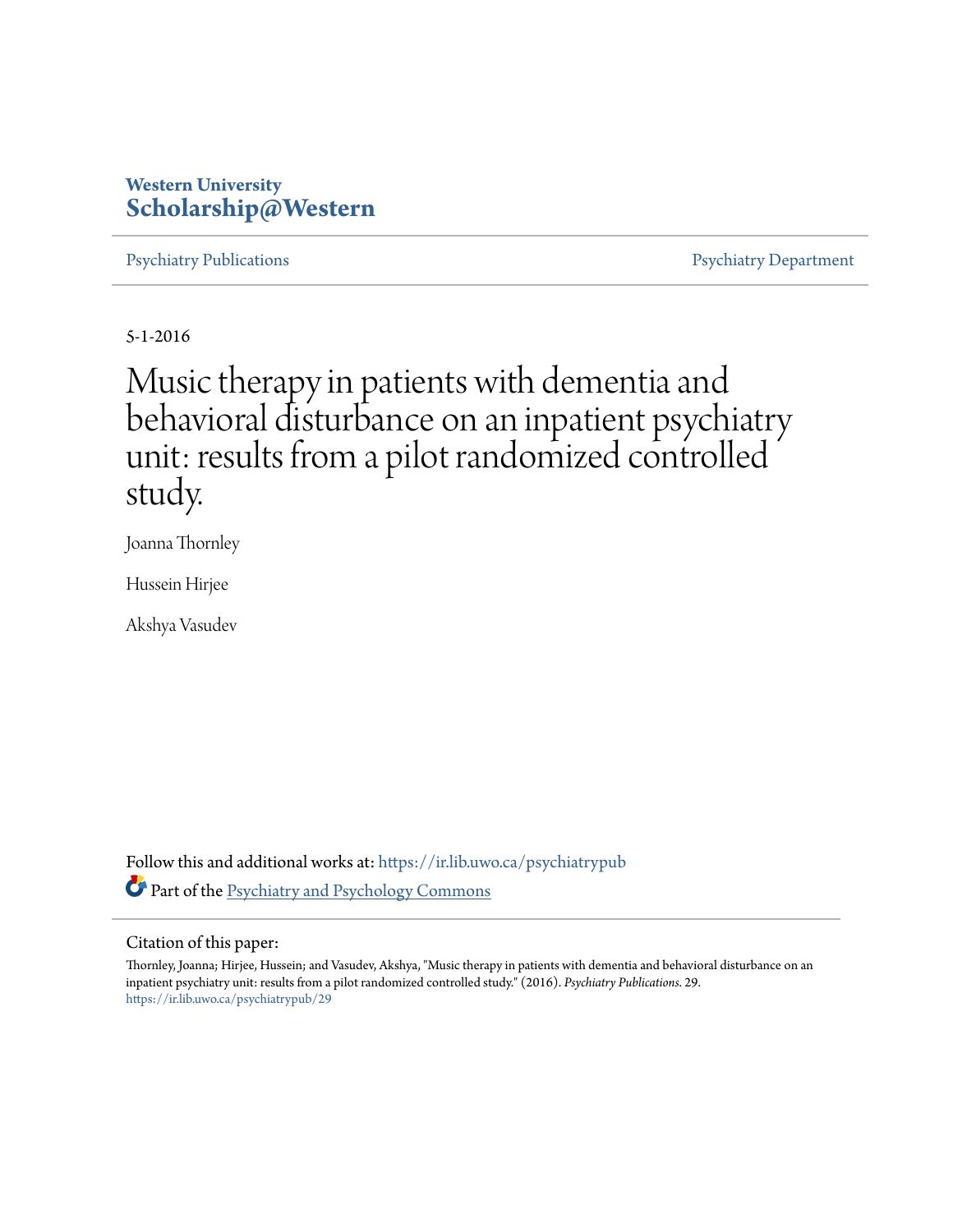#### doi[:10.1017/S1041610215001866](http://dx.doi.org/10.1017/S1041610215001866)

### **Music therapy in patients with dementia and behavioral disturbance on an inpatient psychiatry unit: results from a pilot randomized controlled study**

#### **Background**

The prevalence of dementia continues to grow worldwide due to an aging population and is projected to affect 65.7 million people by 2030 (World Health Organization, [2012\)](#page-3-0). Behavioral and psychological symptoms of dementia (BPSD), including agitation, anxiety, aggression, depression, and psychosis, can occur in as much as 80% of the affected population, frequently necessitating psychiatric admission. Traditionally BPSD have been treated using pharmacological approaches. However, such medications could have serious adverse effects and additionally have limited efficacy in reducing such symptoms (Ballard *et al*., [2009\)](#page-3-0).

There is some evidence that music therapy (MT) may be an effective non-pharmacological treatment for BPSD as it has been shown to reduce aggressive behavioral symptoms and anxiety, while improving mood and quality of life in patients with dementia residing in nursing homes (Chang *et al*., [2010;](#page-3-0) Vink *et al*., [2013\)](#page-3-0). However, there is no evidence of MT offering benefit in this population in a psychiatric unit. The aim of this pilot randomized controlled study is to determine the feasibility and effectiveness of MT on BPSD in patients with dementia in an acute psychiatric inpatient setting.

#### **Methodology**

Approval was received from the Western University Research Ethics Board. Participants were recruited from patients over the age of 50 years with an ICD-10 diagnosis of dementia admitted to an acute inpatient psychiatric unit within a large academic hospital in Ontario, Canada. Additional inclusion criteria encompassed scores of  $\leq$ 13 on the Mini-Mental State Examination, indicating a baseline of moderate to severe cognitive impairment,  $\geq 2$ on the Clinical Dementia Rating (CDR) scale,  $\geq 3$ on distressing behaviors from the Neuropsychiatric Inventory-Clinician version (NPI-C) and  $\geq 45$ on the Cohen-Mansfield Agitation Inventory (CMAI).

Participants were recruited for the study by AV, the investigator psychiatrist, who provided the letter of information and evaluated the patient's competency to consent. Of the patients approached, only 3 (19%) were assessed to be competent to provide consent themselves; 13 participants (81%) had consent provided by their substitute decision maker (SDM). In the province of Ontario, the patient's SDM is responsible for understanding the details of a particular treatment and recognizing the consequences of choosing it or not.

Participants were randomized to either a MT treatment group or Active Engagement Intervention (AEI) using an online randomization program. The sequence of allocation was concealed from the inpatient staff and clinical raters. A power calculation was completed using  $\alpha$  of 0.05 and power of 80%, which required 16 participants in each group to identify a difference of one standard deviation between the mean total CMAI scores between the two groups.

Participants in the MT group received up to eight hours of face-to-face MT from an accredited music therapist over four weeks of bi-weekly, hour-long sessions. All MT and AEI sessions were completed individually. The participants were encouraged to actively engage in the musical process and to follow the music therapist's lead. Participants were provided with specific instructions on how to participate by singing and/or playing simple instruments, including maracas and small drums. The music was selected in accordance with participant preferences and was of a calming nature. The music therapist indicated that most participants engaged in a meaningful way. Participants in the AEI group received up to eight hours of active engagement and attention from a social worker, including supportive interviewing and encouragement of expression through simple occupational activities including folding towels and browsing magazines.

Change in severity of BPSD was assessed using the NPI-C and CMAI for each participant, at baseline and weekly, within 24 hours of the last session, for up to four weeks. Raters came from a pool of trained outpatient psychiatric nurses and social workers masked to treatment allocation. Data were analyzed using a mixed model analysis of variance with repeated measures using IBM SPSS 21 (IBM Corp., USA). If patients participated in less than the eight sessions, all outcome data were treated as Last Observation Carried Forward (LOCF).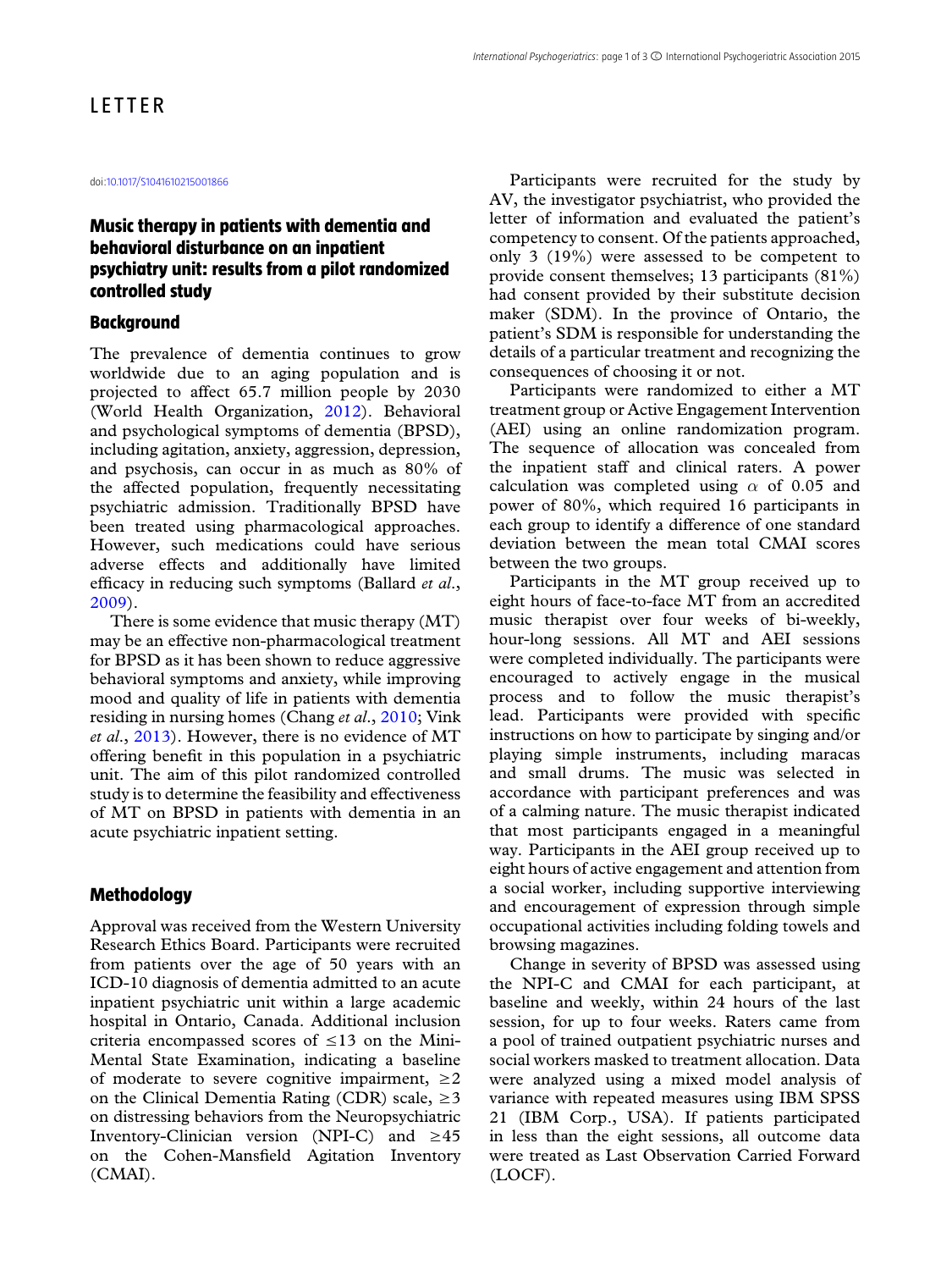#### **Results**

A total of 25 participants were screened, of whom 9 did not meet eligibility criteria. Of the 16 participants recruited to the study, 10 were allocated to the MT group and 6 to the AEI group. From the sample, 11 (69%) were diagnosed with Alzheimer's Dementia, 3 (19%) with Vascular Dementia, and 2 (13%) with Dementia with Lewy Bodies. The mean  $\pm$  SD age of participants in the MT group was 83.5  $\pm$  7.7 years and 68.4  $\pm$  5.2 years in the AEI group ( $p < 0.05$ ). Other than the age of participants, treatment arms did not differ significantly with respect to gender, education, marital status, type of residence at admission, number of past psychiatric admissions, smoking status, and extent of medical comorbidities. All of the participants received at least one psychotropic medication during their hospital admission. The commonest psychotropics, used by 25% or more participants, included Haloperidol, Quetiapine, Risperidone, and Trazodone. At baseline, the mean  $\pm$  SD MMSE score was 7.3  $\pm$  6.3 in the MT group, and  $5.7 \pm 3.4$  in the AEI group ( $p = 0.59$ ), while the mean  $\pm$  SD CDR score was 16.7  $\pm$  2.4 in the MT group and 17.0  $\pm$  0.8 in the AEI group ( $p =$ 0.80).

The baseline mean  $\pm$  SD CMAI score was 67.8  $\pm$  17.1 in the MT and 64.2  $\pm$  19.5 in the AEI groups. We observed a non-significant decrease in the CMAI scores in both the MT (54.3  $\pm$  12.8) and AEI (56.2  $\pm$  20.4) groups after the first week ( $p >$ 0.05). However, there was subsequent deterioration on the CMAI scores over the following three weeks; at the end of study period, scores were 84.3  $\pm$ 28.7 in the MT group and 79.0  $\pm$  34.1 in the AEI group.

Mean total NPI-C and Caregiver Distress scores were higher for the MT group at both baseline (MT  $= 38.2 \pm 24.3$ ,  $11.8 \pm 5.9$  vs. AEI  $= 32.8 \pm 12.9$ , 8.8  $\pm$  5.8) and after one week (MT = 30.2  $\pm$ 15.9,  $6.9 \pm 5.3$  vs. AEI =  $25.3 \pm 12.5$ ,  $6.2 \pm 1.6$ ) but there were no significant differences ( $p > 0.05$ ) between treatment groups at any of the time points. Some of the individual behavior items, including delusions, elation, and motor disturbances, showed differences between the treatment groups; however, these were inconsistent in both direction of effect and relationship with time.

#### **Discussion**

It is realistic to offer MT to patients with BPSD on a busy inpatient psychiatry unit; however, our pilot data suggest that it may not be superior to active engagement. These results seem to contradict current evidence showing the benefit of MT for individuals with BPSD in nursing home settings. The lack of benefit of MT in our study could be related to the more severely affected sample as reflected by the high baseline CMAI and NPI-C scores. We suspect participants were unable to meaningfully engage in the intervention.

The major limitation of this study is the small sample size, as only 16 participants were recruited before human resource changes in the psychiatric inpatient unit made further recruitment untenable. It is possible that the study was further underpowered as previous research indicates effect sizes of MT equal to approximately half an SD (Ueda *et al*., [2013\)](#page-3-0), requiring a sample of 55 participants in each arm. However, we felt that a single SD difference would be considered more clinically relevant. Regardless, future studies aiming to investigate MT in acute psychiatric inpatient settings would likely need to be multi-centered due to the difficulty in recruiting sufficient eligible participants. A second limitation was the varying duration of patient stay and treatment. A number of the patients enrolled in this study were hospitalized for two to three weeks, which limited the amount of data that could be collected. Finally, the intention of this controlled trial was to have participants engage with one another during treatment sessions. However, due to the small sample size and availability of patients who met the eligibility criteria, MT sessions occurred individually on all occasions.

Additional large scale RCTs are needed to assess if MT does improve BPSD in patients with dementia in acute psychiatric care. There were no adverse events experienced by the participants in either group, which supports the future potential for therapeutic benefits gleaned from additional RCTs. Subsequent studies should consider increasing the frequency of therapy sessions to see if the initial benefits of the therapy are sustained. Our results can be considered preliminary evidence of the feasibility of MT interventions in acute care settings.

#### **Conflict of interest**

None.

#### **Acknowledgments**

We would like to thank the Behavioral Supports Ontario program for providing us some seed money to complete this project. Additionally, we are indebted to all the raters and participants without whom this study could not have been accomplished.